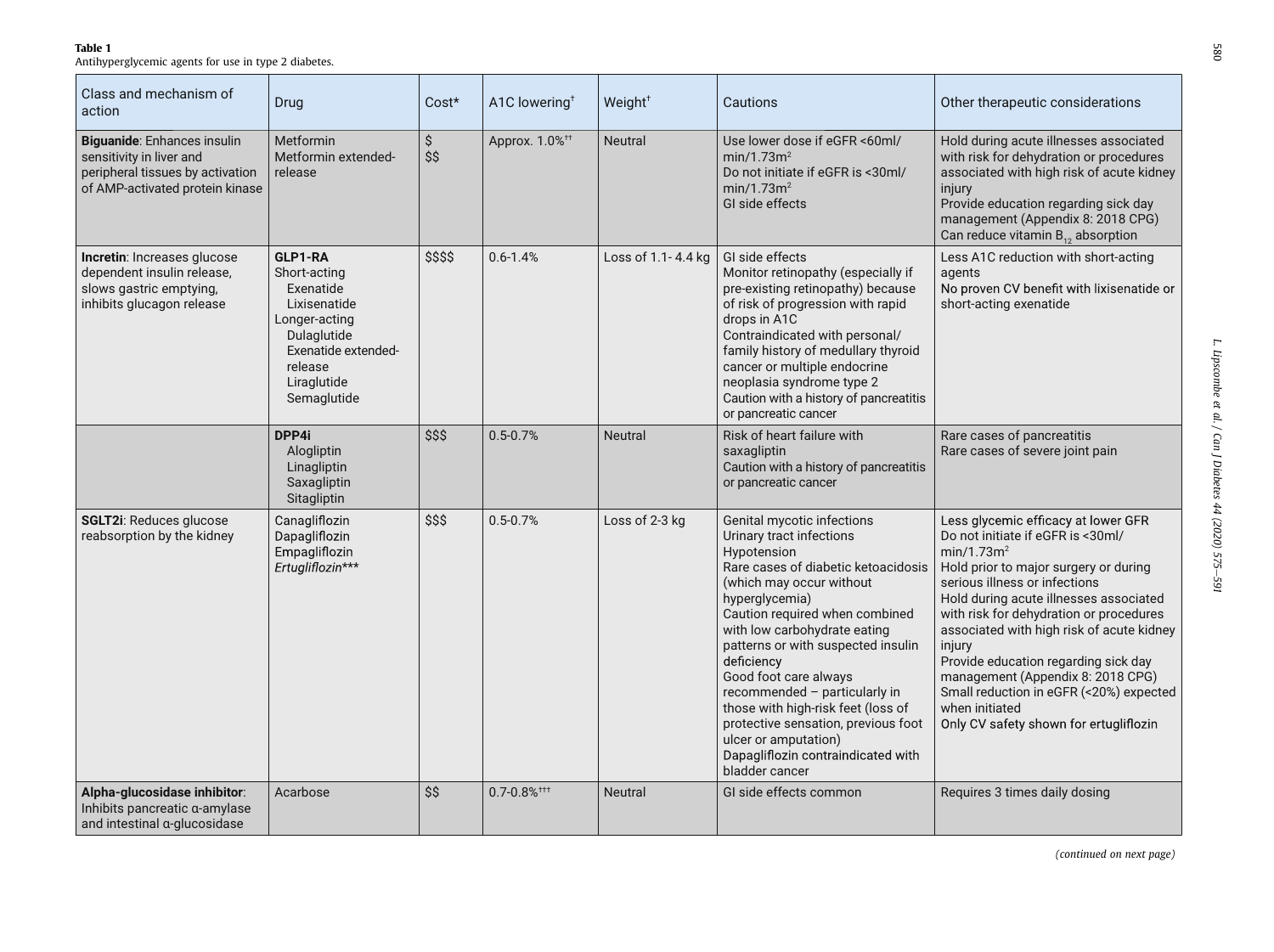| Class and mechanism of<br>action                                                                                     | Drug                                                                                                                                                                                                                                                                                                                                                                                                                                                                                        | Cost*                                                        | A1C lowering <sup>+</sup> | Weight <sup>+</sup>                              | Cautions                                                                                                                                                                                                                      | Other therapeutic considerations                                                                                                                                                                                              |
|----------------------------------------------------------------------------------------------------------------------|---------------------------------------------------------------------------------------------------------------------------------------------------------------------------------------------------------------------------------------------------------------------------------------------------------------------------------------------------------------------------------------------------------------------------------------------------------------------------------------------|--------------------------------------------------------------|---------------------------|--------------------------------------------------|-------------------------------------------------------------------------------------------------------------------------------------------------------------------------------------------------------------------------------|-------------------------------------------------------------------------------------------------------------------------------------------------------------------------------------------------------------------------------|
| Insulin: Activates insulin recep-<br>tors to regulate metabolism of<br>carbohydrate, fat and protein                 | <b>Bolus (prandial)</b><br><b>Insulins</b><br>Rapid-acting analogues<br>Aspart<br>Aspart (faster-acting)<br>Glulisine<br>Lispro U-100<br>Lispro U-200<br>Short-acting<br>Regular<br><b>Basal Insulins</b><br>Intermediate-acting<br><b>NPH</b><br>Long-acting analogues<br>Degludec U-100<br>Degludec U-200<br>Detemir<br>Glargine U-100<br>Glargine U-300<br><b>Premixed Insulins</b><br>Premixed<br>regular-NPH<br>Biphasic insulin<br>aspart<br>Lispro/lispro<br>protamine<br>suspension | $$-$ \$\$\$\$<br>(depend-<br>ing on<br>agent<br>and<br>dose) | 0.9-1.2% or more          | Gain<br>Gain of 1.0-2.0 kg<br>Gain of 2.0-3.5 kg | Education required regarding<br>blood glucose monitoring<br>preventing, detecting and<br>treating hypoglycemia<br>Numerous formulations and<br>delivery systems<br>increases complexity and risk<br>for errors                | Potentially greatest A1C reduction and<br>(theoretically) no maximum dose<br>Dose escalation may be limited by<br>hypoglycemia<br>Numerous formulations and delivery<br>systems<br>allows for regimen flexibility             |
|                                                                                                                      | <b>Other</b><br>Concentrated U-500<br>regular                                                                                                                                                                                                                                                                                                                                                                                                                                               |                                                              |                           | Gain                                             |                                                                                                                                                                                                                               | Recommended in individuals taking<br>>200 units basal insulin per day by 4 or<br>more injections**<br>Used 2 or 3 times daily instead of basal<br>insulin                                                                     |
|                                                                                                                      | Insulin/GLP1 fixed-<br>ratio combinations<br>Degludec/liraglutide<br>Glargine/lixisenatide                                                                                                                                                                                                                                                                                                                                                                                                  | \$\$\$-<br>\$\$\$\$                                          |                           | <b>Neutral</b>                                   |                                                                                                                                                                                                                               | Can mitigate weight gain seen with<br>initiation or intensification of basal<br>insulin<br>Maximum dose of insulin 50 units for<br>degludec and liraglutide or 60 units for<br>glargine and lixisenatide                      |
| Insulin secretagogue: Acti-<br>vates sulfonylurea receptor on<br>β-cell to stimulate endogenous<br>insulin secretion | <b>Sulfonylureas</b><br>Gliclazide<br>Gliclazide-modified<br>release<br>Glimepiride<br>Glyburide                                                                                                                                                                                                                                                                                                                                                                                            | \$                                                           | $0.6 - 1.2%$              | Gain of 1.2-3.2 kg                               | Higher risk of hypoglycemia with<br>glyburide<br>Risk of hypoglycemia increased<br>with fasting or with eGFR <60ml/<br>min/1.73m <sup>2</sup><br>Provide education regarding sick<br>day management (Appendix 8:<br>2018 CPG) | Glycemic control is relatively rapid but<br>may not be durable<br>Gliclazide preferred over glyburide due<br>to lower risk of hypoglycemia<br>Glimepiride showed CV safety similar to<br>DPP4 (linagliptin) in CAROLINA trial |

(continued on next page)